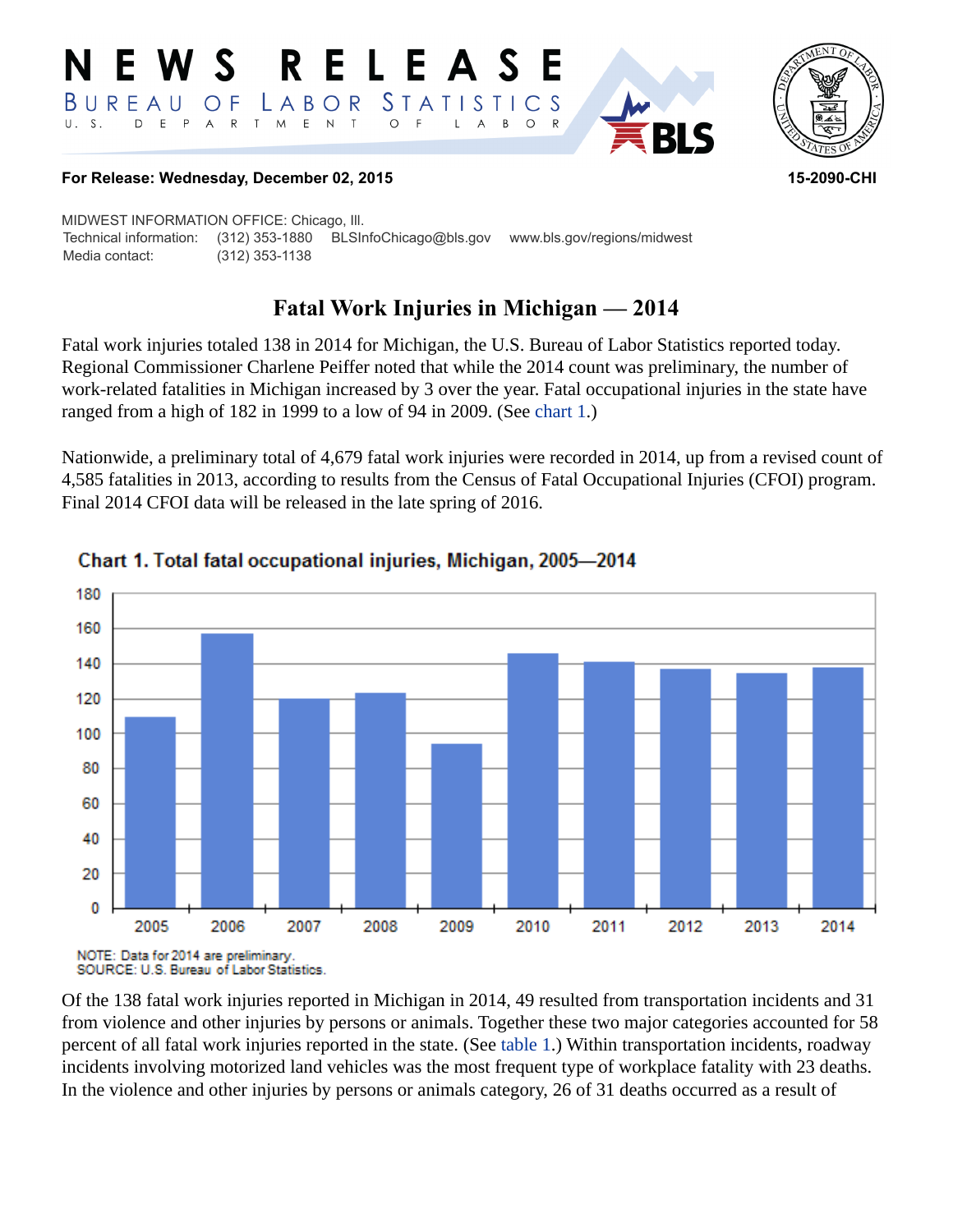intentional injury by person. (Note that roadway incident counts presented in this release are expected to rise when updated 2014 data are released in the late spring of 2016 because key source documentation detailing specific transportation-related incidents has not yet been received.)

In the United States, transportation incidents were also the most frequent fatal workplace event in 2014, accounting for 40 percent of fatal work injuries. In Michigan, transportation incidents accounted for 36 percent of the state's share of fatalities. (See [chart 2](#page-1-0).) Falls, slips, or trips was the second most frequent type of event nationally, with 17 percent of work-related fatalities; the share in Michigan matched that of the nation. Violence and other injuries by persons or animals and contact with objects or equipment accounted for 16 percent and 15 percent of the nation's workplace fatalities, respectively. In the state, violence and other injuries by persons or animals accounted for 22 percent of workplace fatalities, while contact with objects and equipment was responsible for 15 percent of workplace fatalities.



<span id="page-1-0"></span>Chart 2. Fatal occupational injuries by selected event, Michigan and the United States, 2014

### **Additional highlights:**

- The agriculture, forestry, fishing, and hunting industry had the largest number of fatalities in the state with 23, up from 16 the previous year. Violence and other injuries by persons or animals and contact with objects and equipment each accounted for seven fatalities in this industry. (See [table 2.](#page-4-0))
- Construction had the second highest fatality count with 21, compared to 19 the previous year. Falls, slips, or trips accounted for 11 deaths in this industry.
- Transportation and material moving occupations had the highest number of fatal work injuries with 31. Motor vehicle operators suffered 17 fatalities. (See [table 3.](#page-5-0))
- Men accounted for 120, or 87 percent, of the work-related fatalities in the state. (See [table 4](#page-6-0).) Transportation incidents made up 34 percent of these fatalities.
- In Michigan, 82 percent of those who died from a workplace injury were white non-Hispanics. Nationwide, this group accounted for 68 percent of work-related deaths.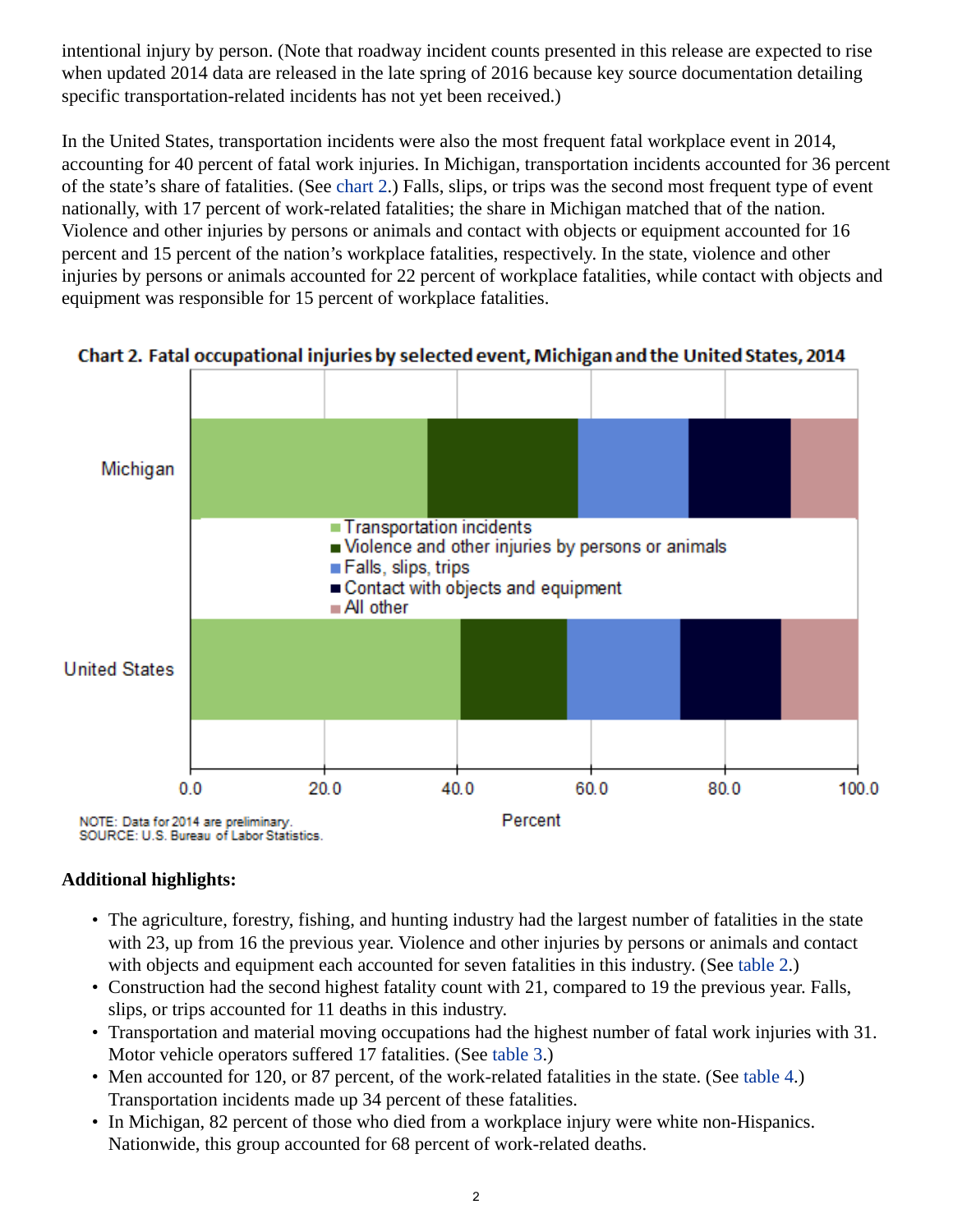- Workers 25-54 years old—the prime working age group—accounted for 81, or 59 percent, of the state's work-related fatalities in 2014. Nationally, workers in this group accounted for 58 percent of on-the-job fatalities.
- Of the 138 fatal work injuries in Michigan, 66 percent worked for wages and salaries; the remainder were self-employed. The most frequent fatal event for wage and salary workers was transportation incidents.

## **Technical Note**

**Background of the program.** The Census of Fatal Occupational Injuries, part of the BLS occupational safety and health statistics program, compiles a count of all fatal work injuries occurring in the United States during the calendar year. The program uses diverse state, federal, and independent data sources to identify, verify, and describe fatal work injuries. This ensures counts are as complete and accurate as possible.

For technical information about the CFOI program, please go to the BLS Handbook of Methods on the BLS web site at [www.bls.gov/opub/hom/pdf/homch9.pdf](https://www.bls.gov/opub/hom/pdf/homch9.pdf).

**Federal/State agency coverage.** The Census of Fatal Occupational Injuries includes data for all fatal work injuries, whether the decedent was working in a job covered by the Occupational Safety and Health Administration (OSHA) or other federal or state agencies or was outside the scope of regulatory coverage. Thus, any comparison between the BLS fatality census counts and those released by other agencies should take into account the different coverage requirements and definitions being used by each agency.

**Acknowledgments.** The Bureau of Labor Statistics appreciates the efforts of all federal, state, local, and private sector entities that submitted source documents used to identify fatal work injuries.

Information in this release will be made available to sensory impaired individuals upon request. Voice phone: (202) 691-5200; Federal Relay Service: (800) 877-8339.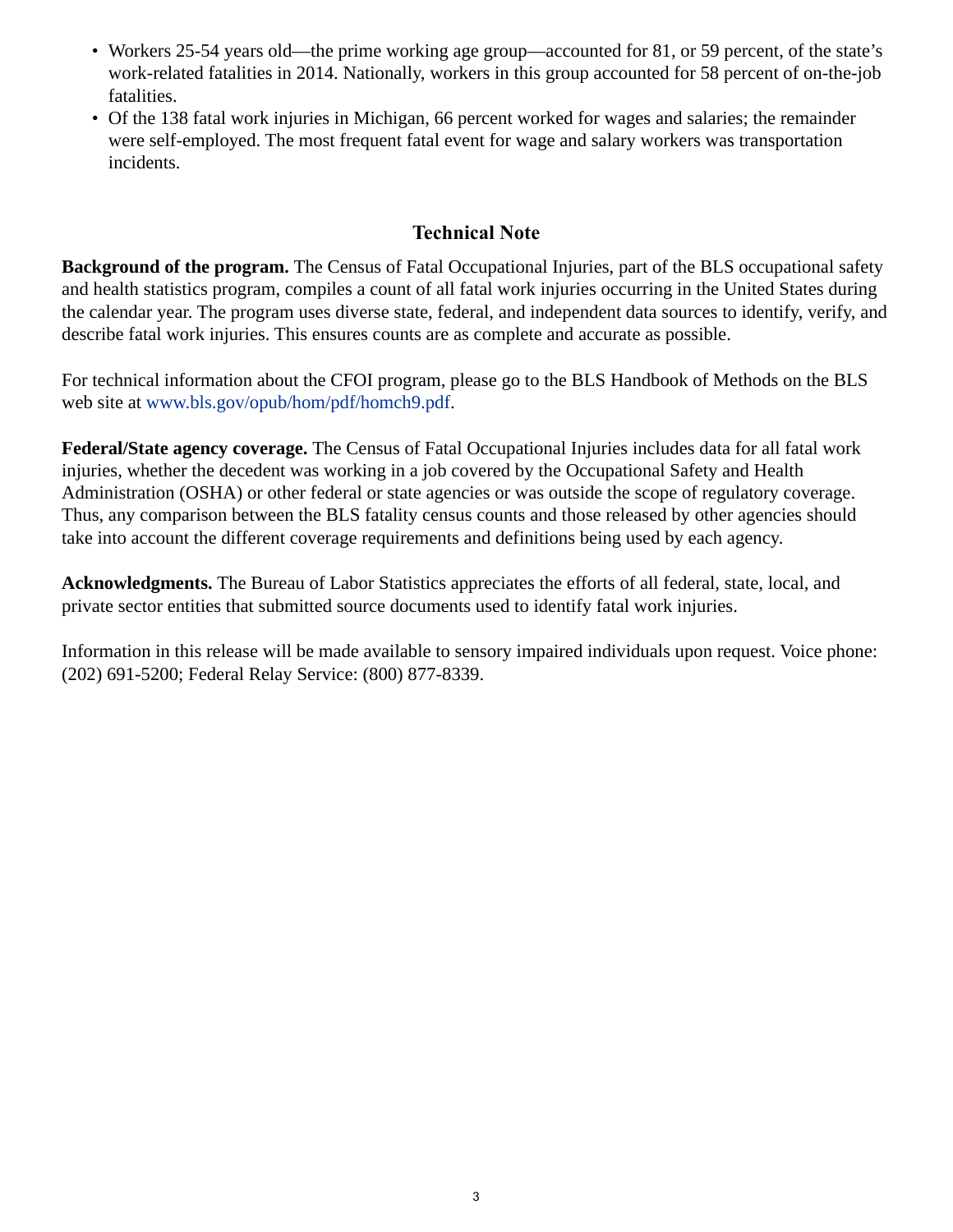#### <span id="page-3-0"></span>**Table 1. Fatal occupational injuries by event or exposure, Michigan, 2013–14**

| Event or exposure $(1)$ | 2013(2) | $2014^{(p)}$ |         |
|-------------------------|---------|--------------|---------|
|                         | Number  | Number       | Percent |
|                         | 135     | 138          | 100     |
|                         | 40      | 31           | 22      |
|                         | 36      | 26           | 19      |
|                         | 14      | 18           | 13      |
|                         | 14      | 14           | 10      |
|                         | 22      | 8            | 6       |
|                         |         | 5            |         |
|                         | 43      | 49           | 36      |
|                         |         | 5            |         |
|                         | 9       | 10           |         |
|                         | 5       | 5            |         |
|                         | 25      | 23           | 17      |
|                         | 16      | 12           | g       |
|                         | 5       | 6            |         |
|                         | 5       | 8            |         |
|                         |         | 6            |         |
|                         | 6       | 5            |         |
|                         | 2       | 3            | 2       |
|                         | 17      | 23           | 17      |
|                         | 14      | 19           | 14      |
|                         | 10      | 16           | 12      |
|                         |         | 11           | 8       |
|                         |         | 5            |         |
|                         | 4       | 5            |         |
|                         | 25      | 21           | 15      |
|                         | 18      | 14           | 10      |
|                         | 10      | 8            | 6       |

Footnotes:

<span id="page-3-1"></span>(1) Based on the BLS Occupational Injury and Illness Classification System (OIICS) 2.01 implemented for 2011 data forward.

<span id="page-3-2"></span>(2) Totals for 2013 are revised and final.

<span id="page-3-3"></span>(p) Data for 2014 are preliminary. Revised and final 2014 data are scheduled to be released in spring 2016.

NOTE: Totals for major categories may include subcategories not shown separately. Percentages may not add to totals because of rounding. CFOI fatality counts exclude illness-related deaths unless precipitated by an injury event. Dashes indicate no data reported or data that do not meet publication guidelines.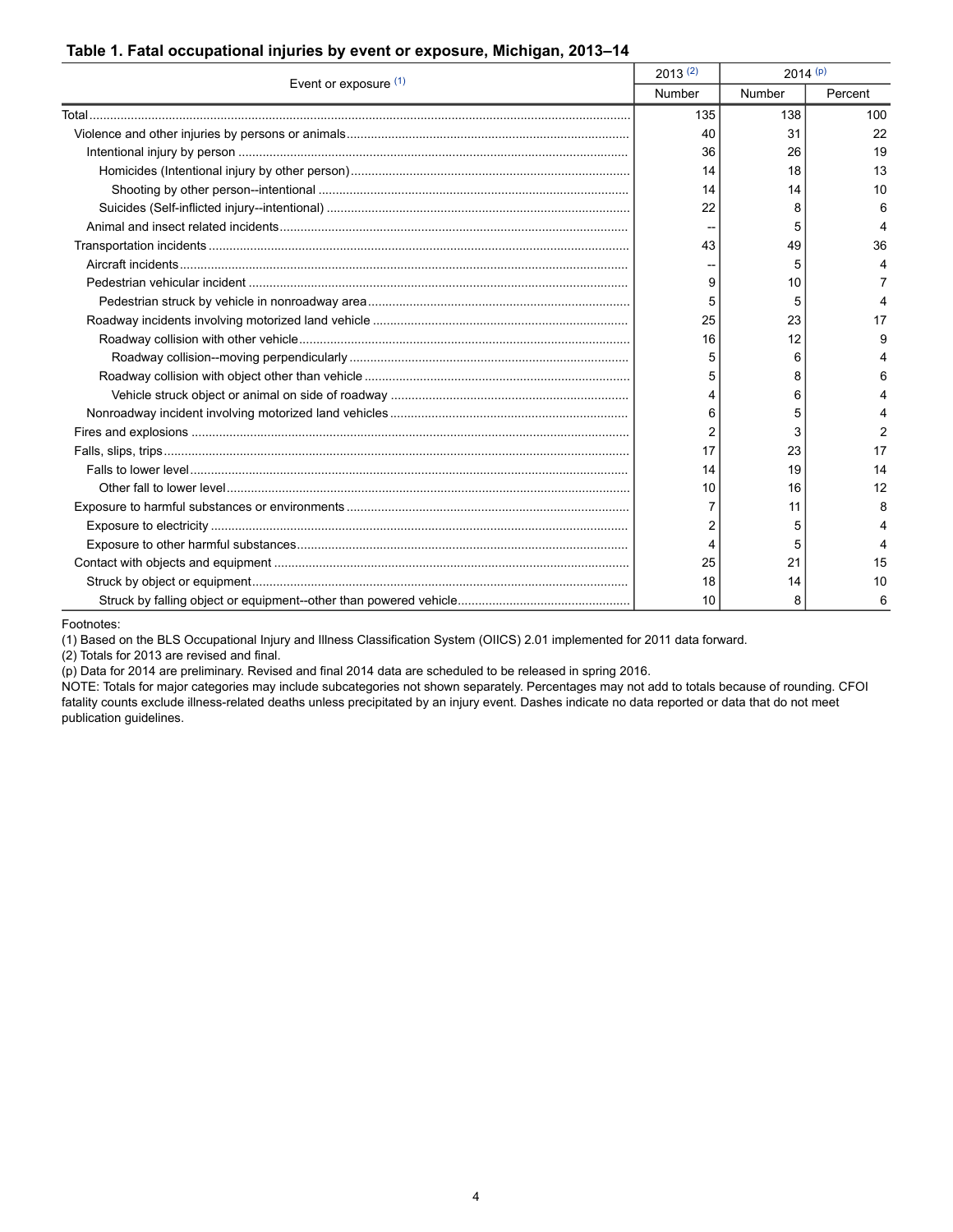|                | $2013^{(2)}$ | $2014^{(p)}$ |         |
|----------------|--------------|--------------|---------|
| Industry $(1)$ | Number       | Number       | Percent |
|                | 135          | 138          | 100     |
|                | 122          | 129          | 93      |
|                | 17           | 23           | 17      |
|                | 16           | 23           | 17      |
|                | 7            | 10           | 7       |
|                | 5            | 6            | 4       |
|                |              | 6            |         |
|                |              | 5            |         |
|                | 4            | 5            |         |
|                | 4            | 5            |         |
|                | 4            | 5            | 4       |
|                | 19           | 21           | 15      |
|                | 19           | 21           | 15      |
|                | 6            | 8            | 6       |
|                | 5            | 5            | 4       |
|                | 5            | 5            |         |
|                |              | 5            | 4       |
|                | 11           | 12           | 9       |
|                | 2            | 5            | 4       |
|                | 10           | 11           | 8       |
|                | 10           | 11           | 8       |
|                | 36           | 39           | 28      |
|                | 1            | 6            | 4       |
|                | 8            | 13           | 9       |
|                | 27           | 19           | 14      |
|                | 14           | 12           | 9       |
|                | 9            | 8            | 6       |
|                | 6            | 7            | 5       |
|                | 5            | 6            | 4       |
|                | 8            | 5            | 4       |
|                | 12           | 7            | 5       |
|                | 7            | 7            | 5       |
|                | 5            | 5            |         |
|                | 5            | 5            |         |
|                | 10           | 9            | 7       |
|                |              | 6            |         |
|                | 5            | 9            |         |
|                | 5            | 9            |         |
|                | 1            | 5            |         |
|                | 13           | 9            |         |
|                | 6            | 5            |         |
|                |              |              |         |

#### <span id="page-4-0"></span>Table 2. Fatal occupational injuries by industry, Michigan, 2013-14

Footnotes:

<span id="page-4-1"></span>(1) Industry data for 2013 are based on the North American Industry Classification System, 2007. Industry data for 2014 are based on the North American Industry Classification System, 2012.

<span id="page-4-2"></span>(2) Totals for 2013 are revised and final.

<span id="page-4-3"></span>(p) Data for 2014 are preliminary. Revised and final 2014 data are scheduled to be released in spring 2016.

<span id="page-4-4"></span>(3) Includes fatal injuries to workers employed by governmental organizations regardless of industry.

NOTE: Totals for major categories may include subcategories not shown separately. Percentages may not add to totals because of rounding. CFOI fatality counts exclude illness-related deaths unless precipitated by an injury event. Dashes indicate no data reported or data that do not meet publication criteria.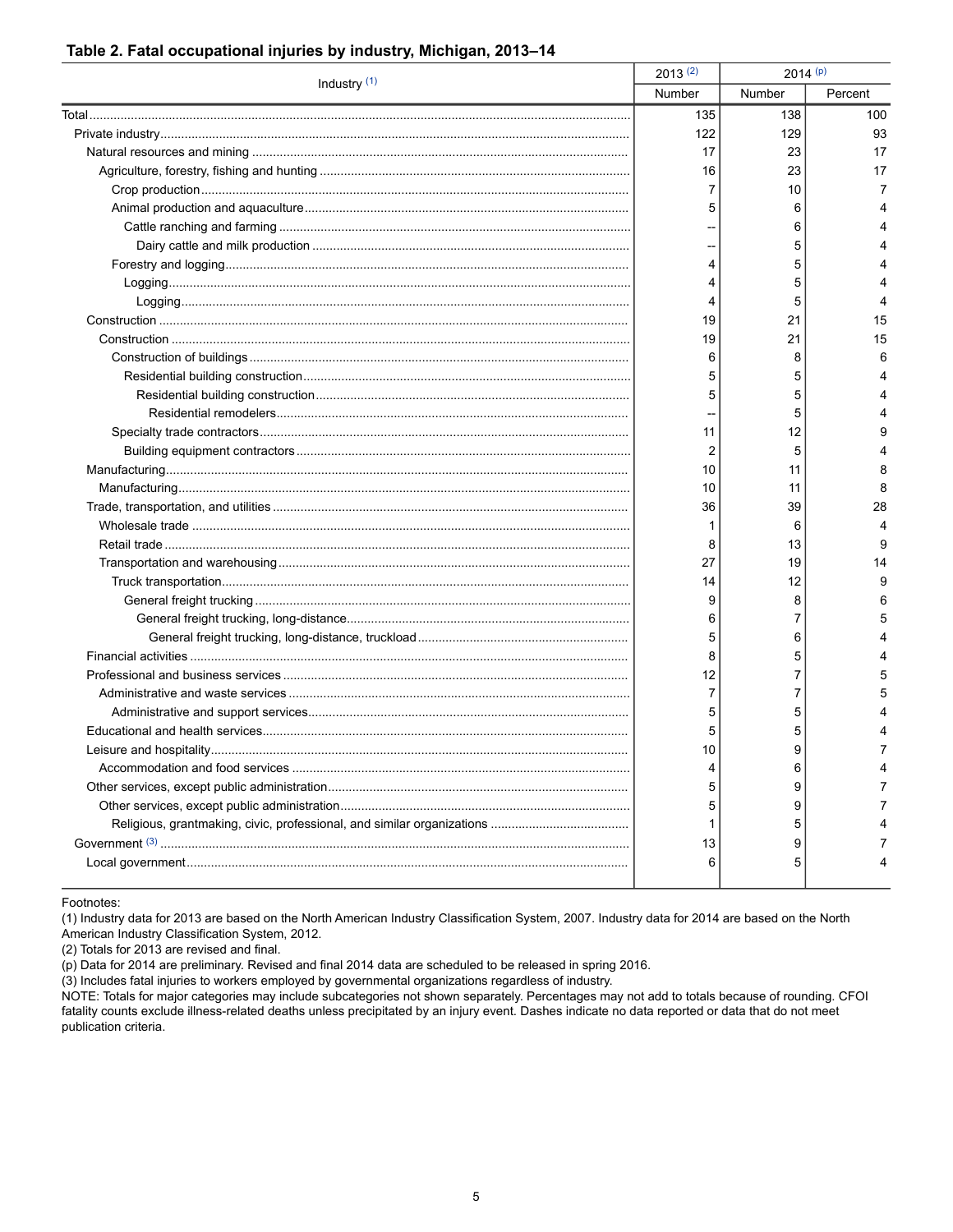| Occupation (1) | 2013(2)        | $2014^{(p)}$ |                |
|----------------|----------------|--------------|----------------|
|                | Number         | Number       | Percent        |
|                | 135            | 138          | 100            |
|                | 16             | 20           | 14             |
|                | 14             | 17           | 12             |
|                | 9              | 9            | 7              |
|                | 9              | 9            | 7              |
|                | 3              |              |                |
|                |                | 3            | $\overline{2}$ |
|                | 1              |              |                |
|                | 4              | 4            | 3              |
|                | 3              | 1            |                |
|                | 1              |              |                |
|                | 5              | 3            | $\overline{2}$ |
|                | 1              | 3            | $\overline{2}$ |
|                | 4              | 6            | 4              |
|                | $\overline{2}$ | 3            | $\overline{2}$ |
|                | 11             | 9            | 7              |
|                | 3              | 5            | 4              |
|                | 5              | 5            | 4              |
|                | 7              | 11           | 8              |
|                | 2              | 6            |                |
|                | 2              | 6            |                |
|                |                | 5            |                |
|                | 5              | 5            | 4              |
|                | 5              | 5            |                |
|                | 5              | 5            | 4              |
|                | 24             | 18           | 13             |
|                | 21             | 14           | 10             |
|                | 6              | 8            | 6              |
|                | 6              | 8            | 6              |
|                | 7              | 11           | 8              |
|                | 3              | 6            | 4              |
|                | 6              | 8            | 6              |
|                | 31             | 31           | 22             |
|                | 21             | 17           | 12             |
|                | 17             | 15           | 11             |
|                | 15             | 14           | 10             |
|                | 8              | 9            | 7              |
|                | 6              | 5            |                |
|                | 6              | 5            |                |

### <span id="page-5-0"></span>**Table 3. Fatal occupational injuries by occupation, Michigan, 2013–14**

Footnotes:

<span id="page-5-1"></span>(1) Occupation data are based on the Standard Occupational Classification system, 2010.

<span id="page-5-2"></span>(2) Totals for 2013 are revised and final.

<span id="page-5-3"></span>(p) Data for 2014 are preliminary. Revised and final 2014 data are scheduled to be released in spring 2016.

NOTE: Totals for major categories may include subcategories not shown separately. Percentages may not add to totals because of rounding. CFOI fatality counts exclude illness-related deaths unless precipitated by an injury event. Dashes indicate no data reported or data that do not meet publication criteria.